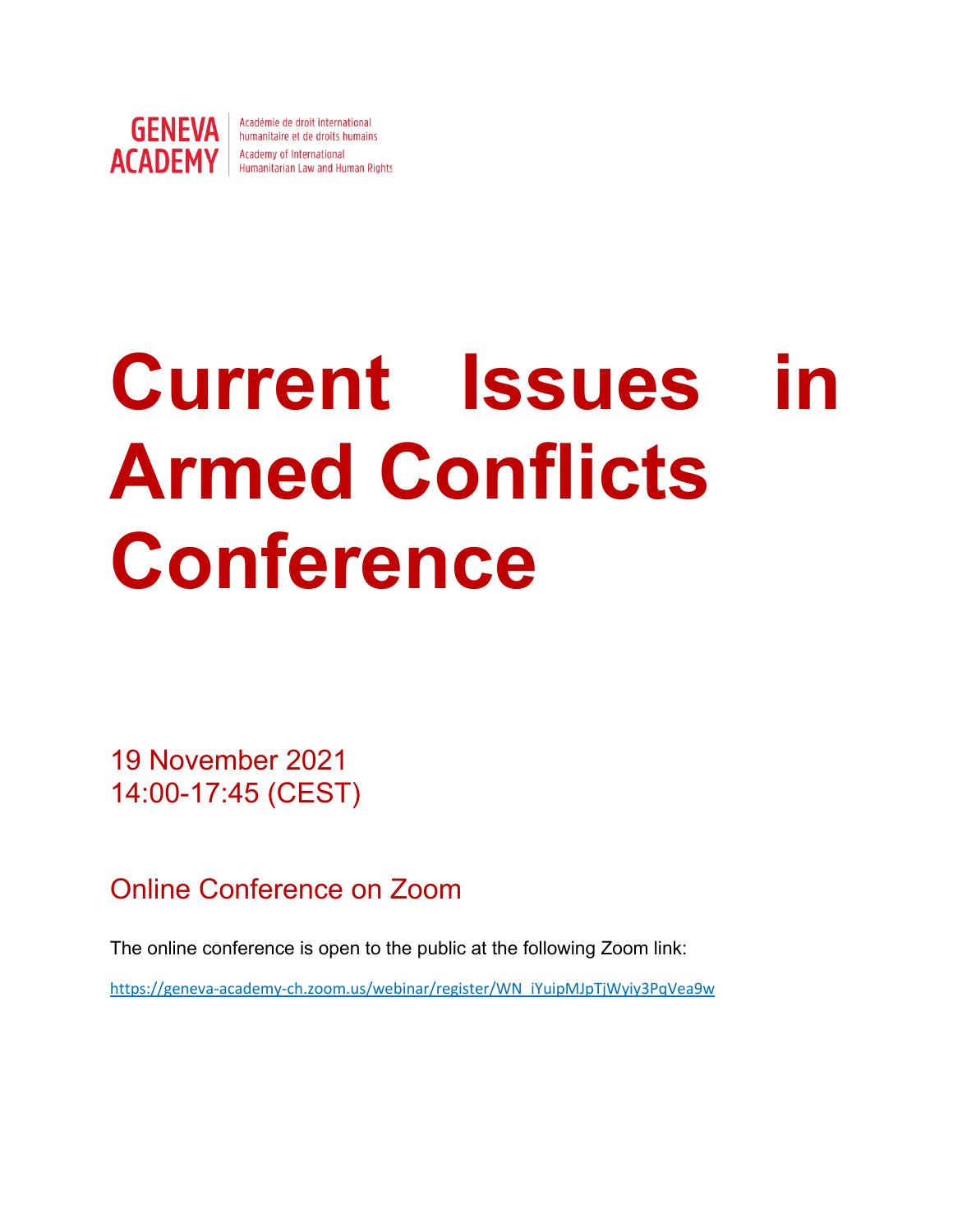## BACKGROUND

The building block for the CIAC conference is the Rule of Law in Armed Conflicts (RULAC) project, a unique online portal that identifies and classifies situations of armed conflict (www.rulac.org). Based on open-source information, the project uses international humanitarian law to classify situations of armed violence and to identify parties to a conflict. Notably, the RULAC project illustrates how the legal principles apply in practice by determining whether a situation of armed violence in the world qualifies as an armed conflict under international humanitarian law. Such qualifications are often fraught with difficulties, including due to ongoing controversies about some of the principles governing the qualification of conflicts. The CIAC conference aims at tackling these complex issues and questions. Notably, it is intended to provide a space for experts and practitioners, diplomats, academics, and civil society representatives to discuss the legal and policy issues that have arisen in relation to armed conflicts situations.

### PROGRAM

#### **\*all time in CEST\***

**14:00 – 14:15 Opening remarks** 

Prof. Gloria Gaggioli, Director of the Geneva Academy

#### **14:15 – 15:45 Panel 1. Aggregating violence:** *Quo vadis***?**

To date, the majority of armed conflicts are non-international in nature. Contemporary non-international armed conflicts are often characterized by the participation of a myriad of armed non-state actors, which might fight against a common enemy or create coalitions and umbrella organizations. This circumstance raises key challenges for classification purposes. Notably, applying traditional criteria might lead to conclusions that exclude IHL application, and which may allegedly not reflect the reality on the ground. This panel will address these key questions.

*Moderator*: Ms Emilie Max, Research Fellow, Geneva Academy

#### *Presenters*:

Dr. Annyssa Bellal, Senior Researcher and IHL Strategic Adviser, Geneva Academy

Mr. Thomas de Saint Maurice, Head of Unit, Legal Advisers to the Operations International Committee of the Red Cross (ICRC)

Prof. Jann Kleffner, Swedish Defence University

Mr. Pavle Kilibarda, Teaching Assistant, Geneva Academy, and PhD candidate, University of Geneva